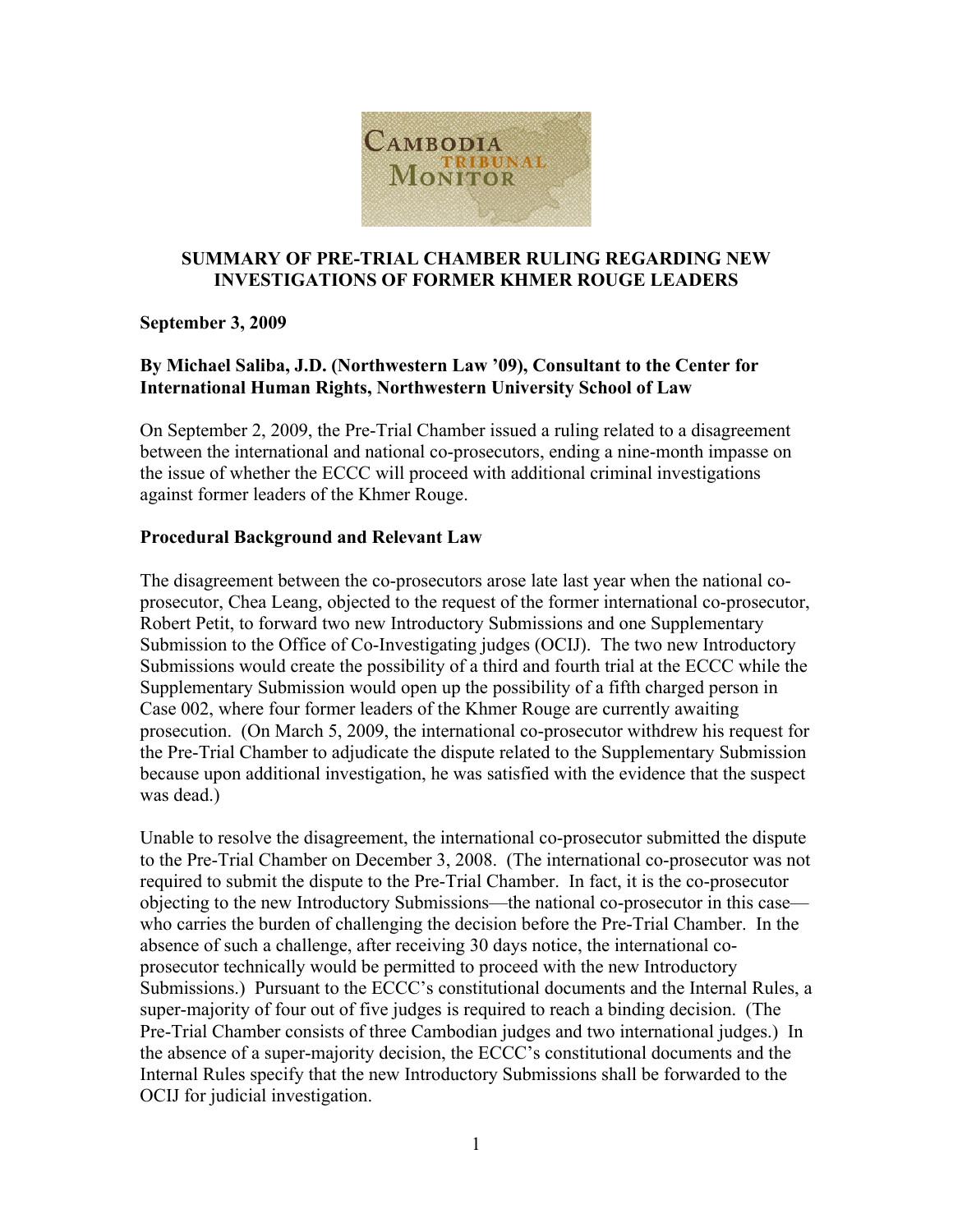### **Objections of the National Co-Prosecutor**

The national co-prosecutor objected to the new Introductory Submissions on three legal grounds. First, she argued that the new Introductory Submissions must be rejected because the preliminary investigation of the international co-prosecutor violated the ECCC Law and Internal Rules. Specifically, she asserted that she was never informed or consulted with regard to the *preliminary* investigation that led to the issuance of the new Introductory Submissions.

Second, she argued that the facts and the crimes specified in the new Introductory Submissions have already been put forth to the OCIJ in the first Introductory Submission dated July 18, 2007. She argued that the first Introductory Submission covered the totality of crimes that occurred in Democratic Kampuchea from April 17, 1975, until January 6, 1979. Therefore, she asserted that the new Introductory Submissions are unnecessary as the facts and crimes alleged therein are already under the investigative power of the OCIJ which has the power to extend its investigations to suspects not named in the first Introductory Submission.

Finally, she objected to the new Introductory Submissions on the basis of her prosecutorial discretion. She argued that the decision to investigate and prosecute former Khmer Rouge leaders should first and foremost reflect the purpose and spirit of the ECCC's constitutional documents which is to promote peace, stability, and national reconciliation in Cambodia. She asserted that the suspects currently identified in the new Introductory Submissions were not "senior" leaders of the Khmer Rouge. Furthermore, she argued that in the event of additional prosecutions, lower-ranking ex-Khmer Rouge officials would be hesitant to act as witnesses and may even commit violent acts for fear of being prosecuted. Finally, she argued that existing trials would be jeopardized because additional prosecutions would strain the budget and resources of the court.

#### **Response by the International Co-Prosecutor**

The international co-prosecutor challenged several of the substantive pleadings of the national co-prosecutor. Contrary to her assertions, he argued that the suspects identified in the new Introductory Submissions were senior leaders of the Khmer Rouge and additional prosecutions were necessary to fulfill the mandate of the ECCC. (There has been speculation that the five living suspects currently identified in the new Introductory Submissions were high ranking officials with the Khmer Rouge but no longer hold significant positions of influence).

Furthermore, the international co-prosecutor asserted that the new Introductory Submissions did raise new facts and crimes that are not currently before the OCIJ. He contested the national co-prosecutor's assertion that the scope of crimes and facts from the first Introductory Submission dated July 18, 2007, covered all crimes that occurred in Democratic Kampuchea from April 17, 1975, until January 6, 1979. Finally, the international co-prosecutor argued that pursuant to Internal Rule 53, the main criteria by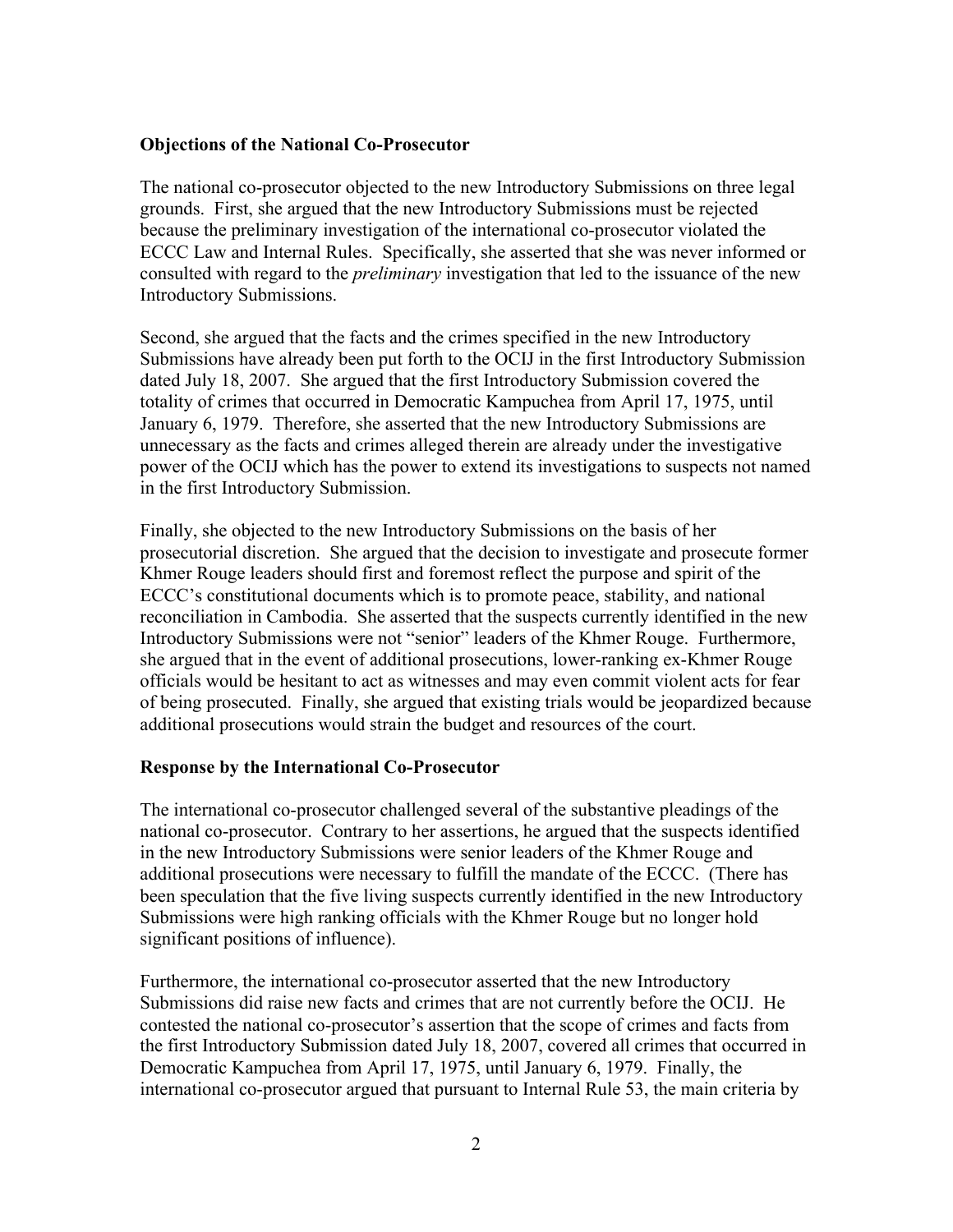which to determine if new investigations should proceed is whether there is "reason to believe" that crimes have been committed.

# **Pre-Trial Chamber Ruling Split Between National and International Judges**

The three Cambodian judges—Prak Kimsan, Ney Thol, and Huot Vuthy—ruled in favor of the national co-prosecutor on the ground that the preliminary investigation was conducted without the knowledge or consultation of the national co-prosecutor and on the ground that the new Introductory Submissions did not raise any additional crimes or facts. The Cambodian judges found it unnecessary to address the prosecutorial discretion argument raised by the national co-prosecutor because they already had two independently sufficient grounds to rule in favor of the national co-prosecutor.

The Cambodian judges determined that the preliminary investigation was conducted without the knowledge or consultation of the national co-prosecutor. The judges highlighted the fact that when the national co-prosecutor finally learned about the preliminary investigations, the former deputy international co-prosecutor, William Smith, told her that he was "sorry" that preliminary investigations were conducted unilaterally and promised to inform her if further investigations would be conducted. The Cambodian judges determined that such a unilateral investigation was in violation of the ECCC Law and Internal rules and thus invalidated the new Introductory Submissions.

The Cambodian judges also determined that the facts and alleged crimes raised by the new Introductory Submissions already existed in the first Introductory Submission filed with the OCIJ. Specifically, they found that the first Introductory Submission covered the totality of crimes that occurred during the period of Democratic Kampuchea from April 17, 1975, to January 6, 1979. Therefore, the judges concluded that there was no reason to forward new Introductory Submissions given that the facts and crimes alleged therein were already within the investigative power of the OCIJ and the judicial investigation in Case 002 is not yet complete.

The international judges—Rowan Downing and Katinka Lahuis—ruled in favor of the international co-prosecutor on both grounds addressed by the Cambodian judges. The international judges determined that the issue of a unilateral preliminary investigation was not germane to the disagreement between the co-prosecutors and falls therefore outside of the jurisdiction of the Pre-Trial Chamber. Notwithstanding that determination, they noted that the Internal Rules allow one of the co-prosecutors to move forward with a preliminary investigation without the consent of the other co-prosecutor.

Based on an analysis of the new Introductory Submissions, and the fact that the Office of the Co-Prosecutors (OCP) filed several Supplementary Submissions limiting the scope of the facts and the crimes to be investigated in the first Introductory Submission, the international judges determined that the new Introductory Submissions were proper. If the first Introductory Submission was so broad, they reasoned, there would have been no need for Forwarding Orders issued by the OCIJ and Supplementary Submissions filed by the co-prosecutors. Furthermore, they stated that the first Introductory Submission could